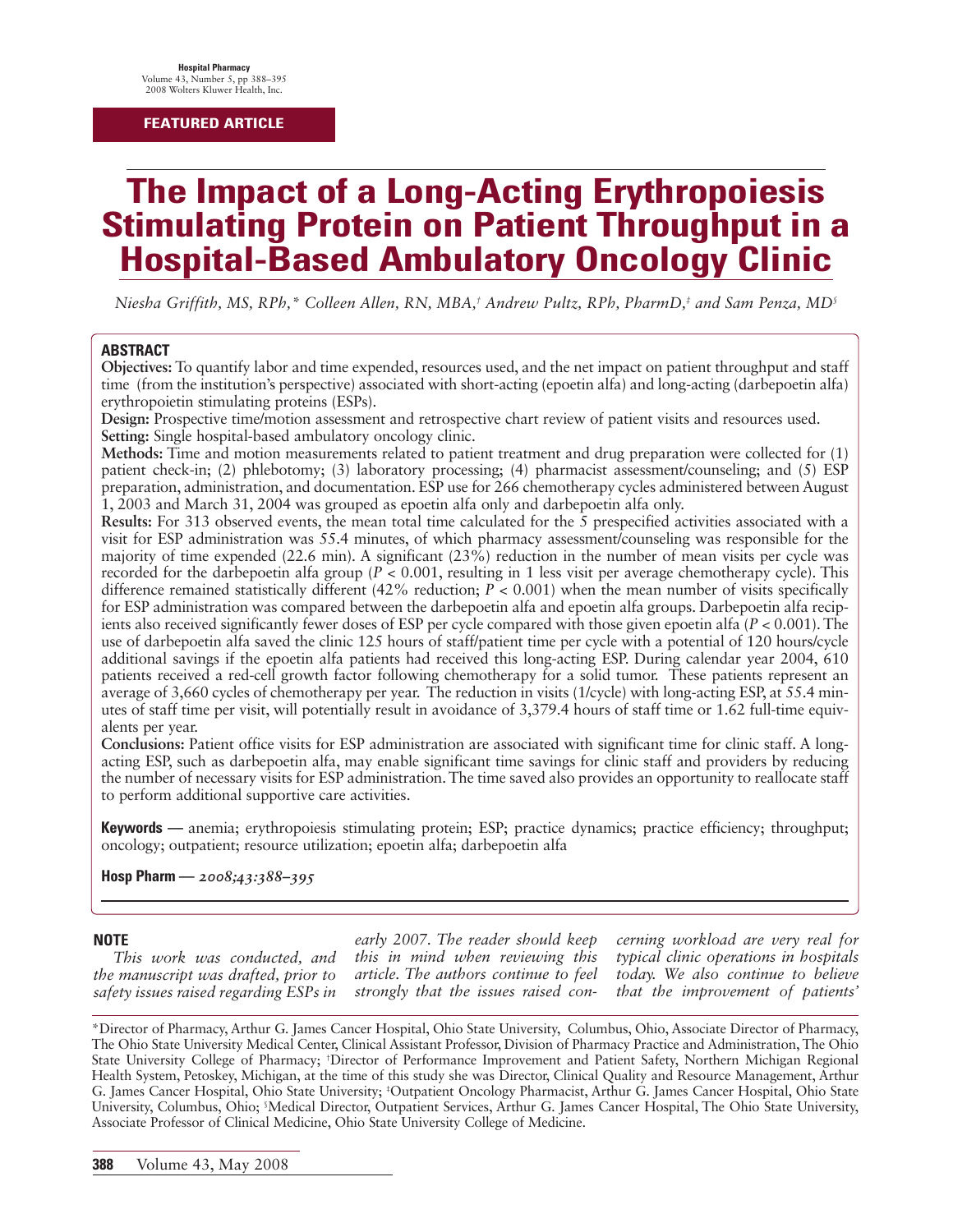*quality of life and ability to perform daily activities (work, child rearing, etc) is as important an issue as ever. We look forward to seeing studies conducted that are designed to confirm or clarify the recent safety issues regarding ESP use in cancer patients.* 

 $\tau$ hile national rates of newly diagnosed cancers and death rates appear to be stabilizing as of the mid-1990s, $\frac{1}{2}$ anemia induced by chemotherapy (chemo) and radiation therapy continues to greatly diminish patient quality of life, creating significant patient inconvenience, morbidity, and the need for ongoing supportive care from health care providers. Fortunately, the management of many chemo-related adverse effects, including anemia, has dramatically improved. The availability of recombinant erythropoietin stimulating proteins (ESPs; also known as ESAs) aimed at reducing the morbidity and mortality associated with chemo- and malignancy-induced anemia represents a major advancement in the last decade. $2,3$ 

The prevalence of anemia is high (ie, 35% to 95%) in patients with cancer, whether or not they are actively receiving chemo and/or radiation therapy.<sup>46</sup> Cancer-related anemia is the cause of many debilitating symptoms. Fatigue, although a multifactorial phenomenon in cancer patients, is often associated with anemia and may be the most distressing of these symptoms. The multidisciplinary Fatigue Coalition claims that twothirds of patients with cancer experience fatigue, often on a daily basis.<sup>7-9</sup> As such, effected patients typically experience a reduced ability to perform normal daily functions (eg, work, social, recreational, and day-to-day activities). Anemia is also associated with reduced

health outcomes, in part because of reduced compliance with the prescribed treatment regimen, subsequently leading to a lower quality of life.10-14 The economic impact of fatigue to the patient and his or her family can be significant (eg, reduced overall work hours, increased caregiver time off from work). $15$ 

Two medication treatment options are currently available for the treatment of anemia associated with chemotherapy in patients with nonmyeloid malignancies: epoetin alfa (*Procrit*; Ortho Biotech, Raritan, NJ) and darbepoetin alfa (*Aranesp*; Amgen, Thousand Oaks, CA). Epoetin alfa is usually administered as a weekly subcutaneous injection, starting at 40,000 units/dose. Two previous studies have established that epoetin alfa improves the quality of life in patients receiving chemotherapy, likely secondary to increased hemoglobin (Hgb) levels, regardless of tumor type or response. $16,17$ Darbepoetin alfa, a modified recombinant form of erythropoietin, has a 3-fold longer half-life compared with epoetin alfa in patients with cancer.<sup>18</sup> Accordingly, darbepoetin alfa can be administered less frequently and has shown to be clinically effective in increasing Hgb levels and improving patient quality of life.18-27

The current era of cost consciousness demands that the selection of the optimal chemo-treatment regimen, including the need for adjuvant therapies, is safe and effective for the patient as well as cost effective for the institution; this includes consideration of both direct and indirect costs to the institution. Epoetin alfa has been used in patients with cancer for more than a decade. However, this relatively short-acting ESP requires multiple injections that necessitate multiple visits by patients to an oncology clinic during each chemo cycle, solely for the administration of ESP and evaluation of complete blood cell count (CBC). In addition to the inconvenience for patients and their caregivers, frequent clinic visits for ESP administration require time and effort on the part of the health care providers. The advent of a long-acting ESP, darbepoetin alfa, may improve patient satisfaction and positively impact patient throughput (number of patients seen in the clinic per day) in the ambulatory setting.

Consideration of cost savings to the institution has recently taken on a new meaning. In the past, a cost-effective agent was simply evaluated based on a drug's acquisition cost, preparation and administration fees, and necessary laboratory monitoring costs. Today, other factors including medication dosing schedules, frequency of clinic visits, time for patient scheduling, record-keeping, and billing all represent cost considerations to the institution. Reducing these factors may indeed provide the most costeffective therapy for an institution. For example, a longer-acting agent can be administered less often and requires less monitoring, thus freeing up clinic space with patientvisit and staff-time reductions. The clinic's free space and available staff time may be more effectively reallocated to other patient needs (eg, initial cancer evaluation and work-up, administration of chemo rather than ESP and/or CBC monitoring) with the potential for increased revenue generation.

Based on the need to improve adherence to prescribed anemiamanagement regimens, the Arthur G. James Cancer Hospital and Richard J. Solove Research Institute at The Ohio State University (hereafter referred to as the James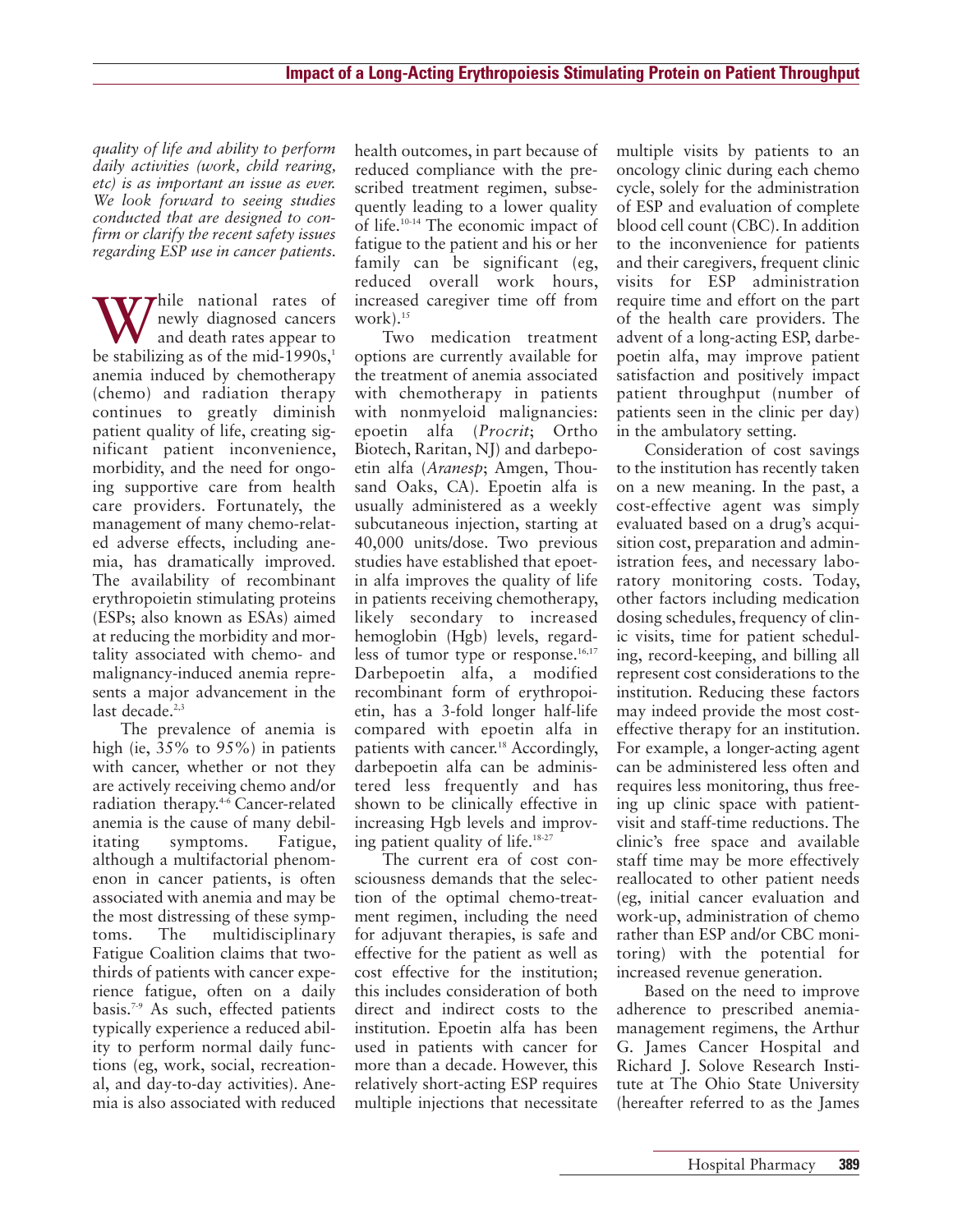Cancer Center) has developed an innovative pharmacy-initiated program—the Anemia Management Program (AMP)—to facilitate and improve the care of its oncology patients. This multidisciplinary health care program is aimed at promoting the appropriate use of ESPs for anemia. Patient education is a key component of the program to ensure that injections are received on time and target Hgb levels are achieved and maintained. Once patients in need of erythropoietic support are identified, the physician or nurse practitioner orders the ESP indicating "pharmacy to dose." Pharmacists determine the appropriate initiating dose, order laboratory tests (eg, iron studies, CBC), and educate the patient, based on a medical staff approved medication-use guideline. At the time of this study, both ESPs were on the formulary at the James Cancer Center for use in patients undergoing chemo (in accordance with National Comprehensive Cancer Network Practice Guidelines for Oncology: Cancer- and Treatment-Related Anemia for ESP use).<sup>28</sup> Selection of the product was left to the discretion of the prescriber, as both products were considered comparable in terms of efficacy and safety.

Similar to most hospital-based outpatient oncology clinics, the James Cancer Center outpatient clinics are experiencing a rapid growth in the demand for their services. As such, opportunities to improve throughput, related to both medications and services provided, must be continually evaluated. In an effort to evaluate the opportunities associated with the management of ESPs in the outpatient clinics, a trial was undertaken to assess the impact of using a short-acting versus long-acting ESP on clinic throughput. The trial

employed a design and methodology similar to that of a previously published trial conducted in the private practice sector.<sup>22</sup> The first objective was to record and time all health care events (time and motion assessments) involved with a single patient visit for ESP injection (ie, epoetin alfa, darbepoetin alfa) in adults who were receiving chemo for solid tumors. A second objective of the trial was to retrospectively determine the number of ESP visits required per single cycle of chemo stratified by those patients receiving epoetin alfa or darbepoetin alfa. A third objective was to determine staff resources and time that could be saved or reallocated to other patient care activities. The overall goal of the study was to determine if darbepoetin alfa reduced the number of clinic visits, thus saving practice time and expense.

# **METHODS**

A 2-phase, 4-week study was conducted at a hospital-based ambulatory oncology clinic at the James Cancer Center. The study design was approved by the institutional review board. The time and motion analysis and chartreview criteria were identical to those used in the previously published study in the private practice setting. $^{21}$ 

#### **Time and Motion Assessments**

Time and motion measurements for various aspects of an ESP visit were conducted during weeks 1 and 2 by two trained nurses through observation of clinic activities. The amount of time to conduct each of the 5 separate and distinct events was measured and recorded on standardized case report forms: patient check-in, phlebotomy, laboratory processing, pharmacy assessment and

counseling, and ESP preparation/ administration/documentation. Time measurements began and ended based on predefined steps within each event. These steps were identified from prior observations of these activities in the clinic. The study observations included a mix of new and existing patients in an effort to capture the average amount of time spent on each event. A total of 60 measurements for each of the 5 aforementioned events were sought.

# **ESP Utilization**

A retrospective chart review of ESP use for a single chemo cycle was conducted and patients were grouped into 2 categories: patients who received epoetin alfa only and patients who received darbepoetin alfa only. Patient records were reviewed consecutively in reverse chronologic order from August 1, 2003 through March 31, 2004 for patients who had their chemo cycle started and completed during the August 1, 2003 through March 31, 2004 interval. More than 1 eligible cycle was allowed per patient.

Every record for each ESP category was flagged and reviewed for the following inclusion criteria: men and women 18 years of age or older who were receiving chemo for solid tumor types, including lymphoma; had chemo cycles of 14 to 28 days; received at least 1 dose of epoetin alfa or darbepoetin alfa during the cycle; and had complete documentation of ESP administration and laboratory testing data for the reviewed cycle. Day 0 of a cycle was considered the day chemo was started and the last day of the cycle was the day prior to the next scheduled chemo dose or when 28 days elapsed. Records were excluded if patient data revealed any of the following: self-administration of either ESP, receipt of a granulo-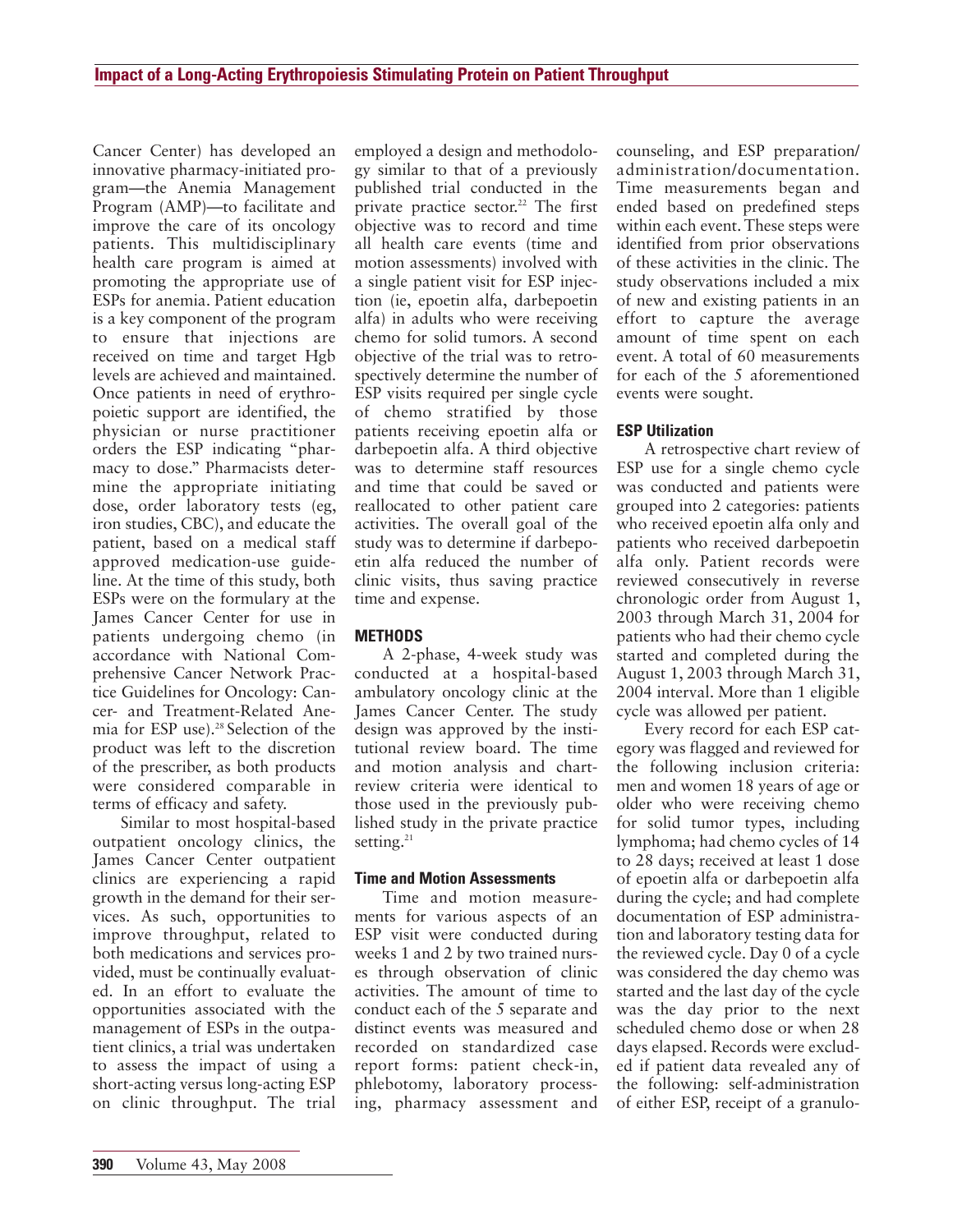| Event                                                         | N  | Mean Staff Time (min)<br>(standard deviation) | 9.5% CI        |
|---------------------------------------------------------------|----|-----------------------------------------------|----------------|
| Patient Check-In                                              | 65 | 3.7(2.6)                                      | 3 to 4.3       |
| Phlebotomy                                                    | 63 | 10.3(6.7)                                     | 8.6 to 12      |
| <b>Laboratory Processing</b>                                  | 57 | 12.9(9.7)                                     | 10.3 to $15.5$ |
| Pharmacist<br>Assessment/Counseling                           | 61 | 22.6(13.4)                                    | 19.2 to 26.1   |
| ESP Preparation,<br>Administration and<br>Documentation (All) | 67 | 5.9(4.5)                                      | 4.8 to 7       |
| <b>Total Process Time/Visit</b>                               |    | 55.4 min                                      |                |

# **Table 1. Time/Motion Measurements of Erythropoiesis Stimulating**

#### **Table 2. Demographics – Chart Review Erythropoiesis Stimulating Protein Patients**

|                     | Epoetin Alfa | Darbepoetin Alfa |
|---------------------|--------------|------------------|
| <b>Total Cycles</b> | 130          | 136              |
| Patient Age (Years) |              |                  |
| Mean                | 61           | 61               |
| Range               | 53 to 71     | 57 to 66         |
| Female              | 66           | 95               |
| Male                | 64           | 41               |

cyte or granulocyte-macrophage colony stimulating factor, or receipt of both epoetin alfa and darbepoetin alfa during the same cycle.

From each chart of eligible patients, baseline demographic data were collected (ie, age, gender). Therapy-specific data were also recorded including: days in cycle of doses of all chemo agents given, day of first chemo (if any) of next cycle, days in cycle of doses of all epoetin alfa or darbepoetin alfa doses administered, and days in cycle of all CBCs. The primary end point was the total number of visits per cycle devoted to 3 interventions: chemo administration, CBC determinations, and ESP administration. A secondary end point was the number of visits per cycle for ESP administration.

#### **Statistical Analysis**

Clinic staff time required for each time and motion component of a visit was summarized by the mean, standard deviation and 95% confidence intervals. Chart review data were summarized on a percycle basis. Fisher exact or chisquare tests were used to detect any significant differences in baseline characteristics. Other than observing a larger percentage of females in the darbepoetin (see Results), no imbalances in baseline characteristics were evident, therefore, the number of visits per cycle was compared using the Student *t* test.

#### **RESULTS**

#### **Time and Motion Assessments**

A total of 313 events were subjected to standard time and motion observations and measurement. The breakdown of the time expended for each of the 5 events measured is depicted in Table 1. The sum of all 5 average times resulted in a mean of 55.4 minutes of staff time consumed by a single typical clinic visit for ESP administration. The majority of time was spent on pharmacy assessment/ counseling (mean 22.6 min; standard deviation 13.4 min), followed by laboratory processing (mean 12.9 min; standard deviation 9.7 min), and phlebotomy procedures (mean 10.3 min; standard deviation 6.7 min). It is important to emphasize that the total clinic staff time expended for ESP administration for each patient does not include any other time spent between each of the 5 events, such as discussing issues with staff, additional counseling of patients and family by other health care staff, or time spent with scheduling additional appointments.

# **ESP Utilization**

A total of 130 chemo cycles (representing 64 patients) in the epoetin alfa group and 136 chemo cycles (representing 66 patients) in the darbepoetin alfa group were retrospectively reviewed. The mean age of the patients was 61 years in each of the ESP groups (see Table 2). In the epoetin alfa group, a similar number of men and women were evaluated (66 vs 64, respectively). However, in the darbepoetin alfa group, more than twice as many women received this ESP compared with men (95 vs 41, respectively). This difference is a result of the breast cancer specialists being early adopters of darbepoetin due to its extended dosing. The average cycle length was nearly identical in each of the ESP groups (23 vs 22 days; see Table 3).

Based on the 266 reviewed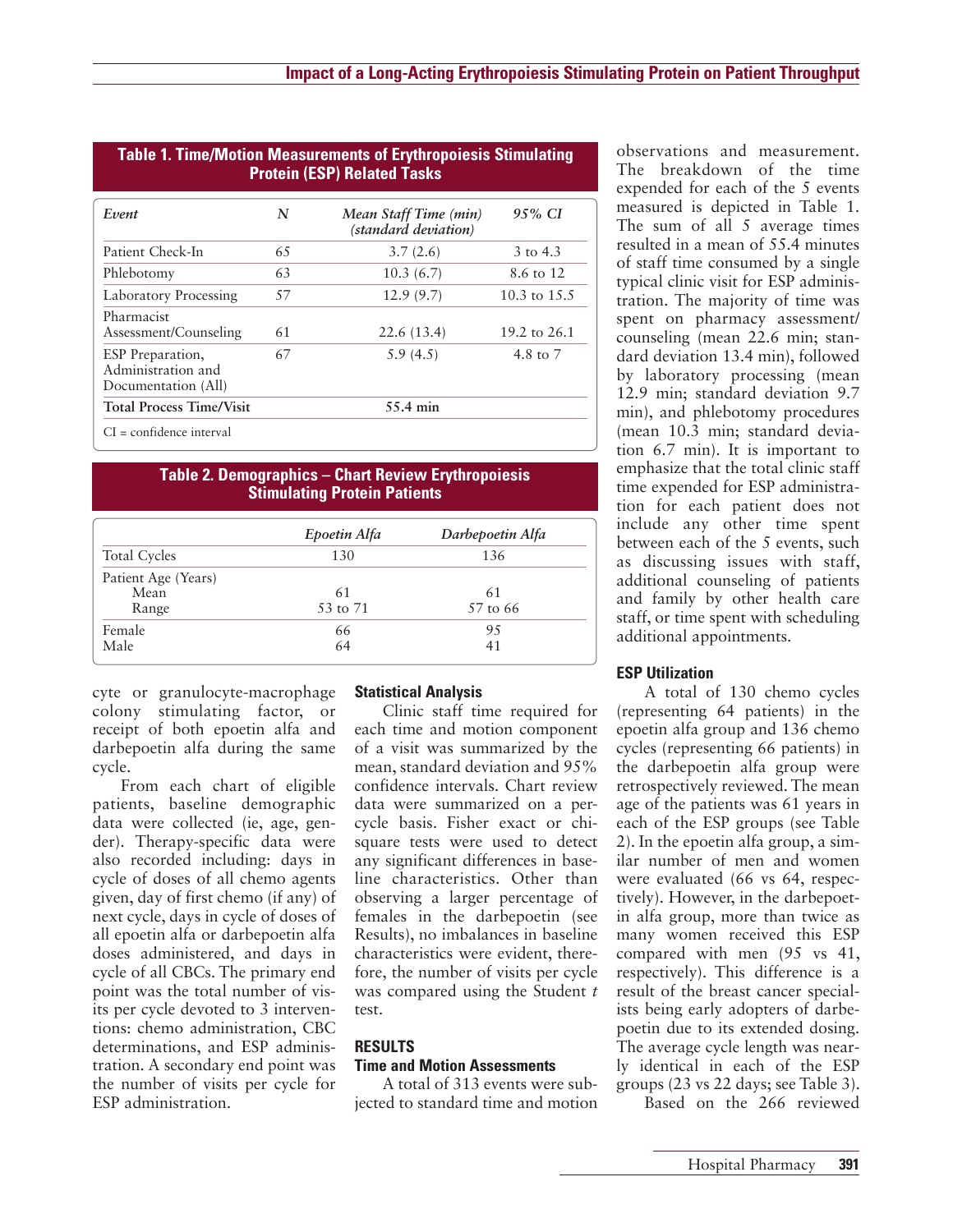|                                                                        | Epoetin Alfa | Darbepoetin Alfa | P value |  |
|------------------------------------------------------------------------|--------------|------------------|---------|--|
| Sample Size                                                            | 130 cycles   | 136 cycles       |         |  |
| Average Cycle Length                                                   | 23 days      | 22 days          |         |  |
| <b>Visits</b><br>All visits <sup>a</sup>                               |              |                  |         |  |
| Mean (standard<br>deviation)                                           | 4.4 $(1.9)$  | 3.4(1.5)         | < 0.001 |  |
| Chemotherapy visits <sup>b</sup><br>Mean (standard<br>deviation)       | 2.4(1.3)     | 2(1)             | < 0.01  |  |
| $ESP$ visits <sup><math>c</math></sup><br>Mean (standard<br>deviation) | 1.2(1.0)     | 0.7(0.6)         | < 0.001 |  |
| $CBC$ only visits <sup>d</sup><br>Mean (standard<br>deviation)         | 0.8(1.3)     | 0.8(1.2)         | < 0.63  |  |
| Laboratory<br>CBCs obtained<br>Mean (standard<br>deviation)            | 3.8(1.6)     | 3(1.4)           | < 0.001 |  |
| <b>ESP</b>                                                             |              |                  |         |  |
| Doses administered<br>Mean (standard<br>deviation)                     | 2.6(0.9)     | 1.6(0.6)         | < 0.001 |  |

| Table 3. Mean Erythropoiesis Stimulating Protein (ESP) Visits |  |  |  |  |  |
|---------------------------------------------------------------|--|--|--|--|--|
| and Utilization Per Cycle                                     |  |  |  |  |  |

 $CBC = complete blood cell count; <sup>a</sup> Any visit at which either chemotherapy or ESP was$ given, or CBC was obtained; <sup>b</sup>Visit at which chemotherapy was given (may also include CBC or ESP); Visit at which ESP was administered; chemotherapy not given; <sup>d</sup>Visit at which neither chemotherapy nor ESP was given but CBC was obtained.

cycles, a total of 332 epoetin alfa and 215 darbepoetin alfa doses were recorded. The most frequent dose of epoetin alfa was 40,000 units (46%) followed by 60,000 units (37%). The most prevalent dose of darbepoetin alfa was 200 mcg (46%) followed by 300 mcg  $(37\%)$ .

Patients given epoetin alfa had an average of 4.4 clinic visits per cycle for any reason compared with darbepoetin alfa recipients who had a mean of 3.4 visits per cycle (see Table 3). Accordingly, patients given darbepoetin alfa had a significant 23% (1 visit) reduction in the mean number of total visits per cycle compared with the epoetin alfa group (*P* < 0.001). The number of mean visits specifically

for ESP administration was reduced by 0.5 visits per cycle (42% reduction) when darbepoetin alfa was the ESP administered (*P* < 0.001). This difference also corresponds with the 38% reduction in the number of doses of darbepoetin administered per cycle compared with epoetin alfa (1.6 vs 2.6 per cycle;  $P < 0.001$ ). The average number of doses per cycle also corresponds with a 3-week cycle length when dosed every week for epoetin alfa and every other week for darbepoetin alfa. No difference was observed in the mean number of visits for CBC determination only, between the 2 ESP groups (each mean of 0.8 visits). However, the darbepoetin alfa group had an average of 0.8 fewer blood draws per cycle for CBCs compared with the epoetin alfa group ( $P < 0.001$ ).

Overall, the 136 cycles of darbepoetin alfa administered resulted in greater efficiency for the James Cancer Center by reducing the number of patient visits. The total of 136 visits in the darbepoetin alfa group resulted in an avoidance of 125 hours of staff and patient time for ESP management (ie, the product of 136 cycles and 55 min avoided/visit). If patients who received epoetin alfa in the remaining 130 cycles were converted to darbepoetin alfa, an additional 120 hour avoidance could have been realized, for a total avoidance of 245 hours of staff time and patient time.

### **DISCUSSION**

For the last 2 decades, there has been mounting pressure upon the health care industry to minimize costs and increase revenue generation, while continuing to provide quality patient care in the face of increasing demand. Accordingly, clinicians now strive to evaluate and treat patients in a more efficient manner and, when possible, limit the use of unnecessary diagnostic tests, surgeries, and expensive medications. Current economic pressures are further compounded secondary to advances in medicine, which have created a larger pool of patients who require chronic care. For example, the management of patients with hematologic or solidtumor malignancies demands frequent medical visits, both inpatient and outpatient, for a variety of interventions. In many sectors of medicine, including oncology, patients are routinely waiting to be seen for initial/follow-up evaluation to receive chemo or ancillary therapies and/or for toxicity monitoring. Physicians, hospitals, and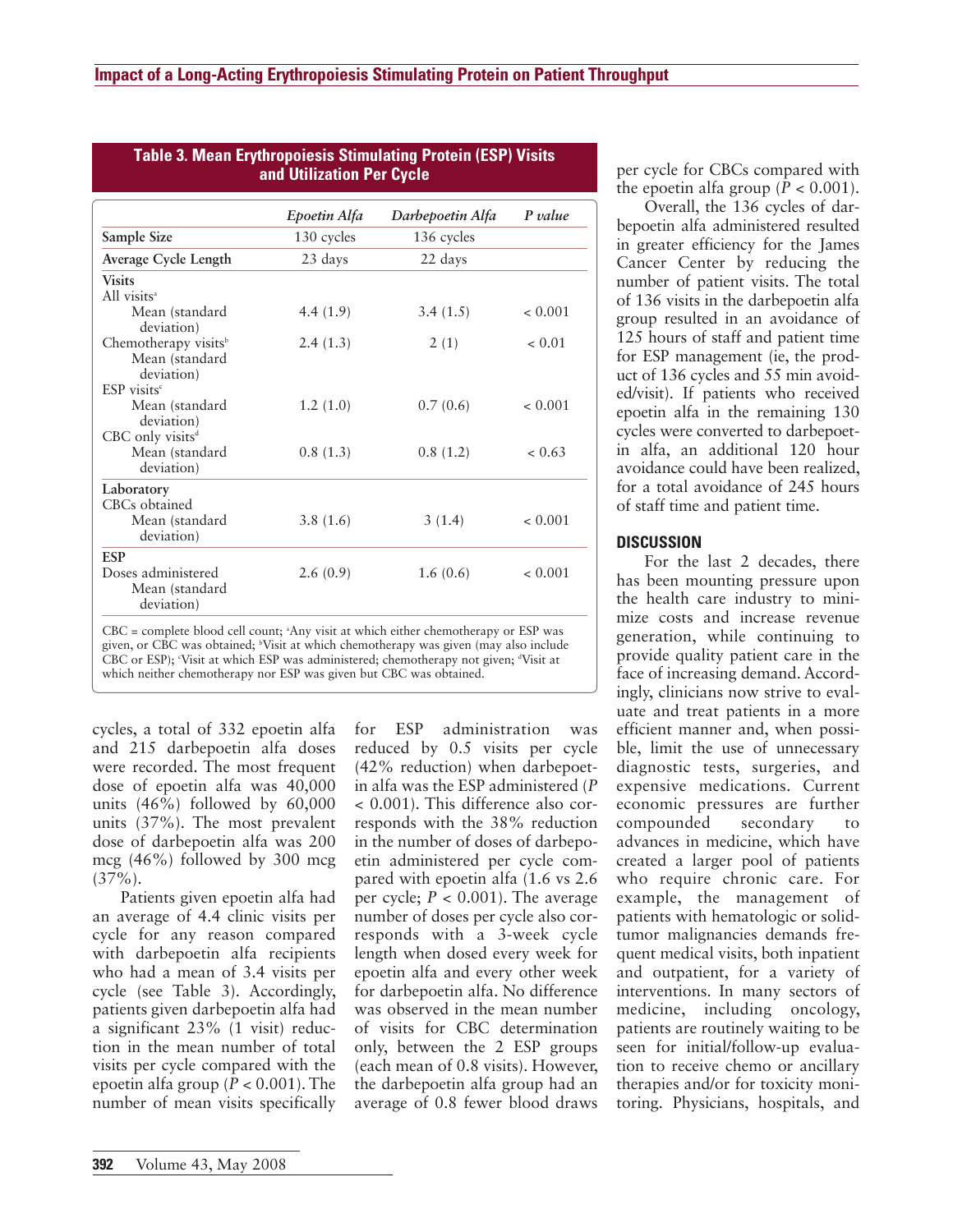clinics are struggling to provide optimal and timely care to all who need it, while attempting to reduce health care costs. Maximizing throughput becomes increasingly important in the face of these challenges.

Central to meeting the extremely high demand for clinical services, the James Cancer Center (66% projected growth over 3 years), which is one of the nation's 39 designated National Cancer Institute (NCI) Comprehensive Cancer Centers, is currently comprised of 4 outpatient oncology clinics—the fourth clinic was opened in August of 2004. The finite volume of clinic capacity often proves challenging for both patients attempting to access the center and to the providers attempting to optimize their patient's management. This is evident by the fact that the most recent ambulatory site brought on line was meeting preliminary 6 month volume projections less than 2 months after opening.

Given that all physicians at the James Cancer Center are scientist clinicians, they are afforded the opportunity to provide "focused care" to specific categories of patients of professional interest (eg, breast, prostate, or lung cancer patients). However, their professional research time, by design, is protected to allow for scientific research and inquiry. Physician time in the clinic may range from 1 day every other week to 3 days per week. As such, clinic administrators are striving to identify means to increase clinic throughput by refocusing physician clinical time on core therapeutic interventions for selected patients, while managing supportive and ancillary care provided through midlevel providers, advance-practice nurse clinicians, and clinical pharmacists.

The first objective of this study was to calculate clinic staff time associated with the administration of a short- and long-acting ESP to patients receiving chemo for solid tumors. Administration of a single-ESP injection (either epoetin alfa or darbepoetin alfa, respectively) in this large, hospital-based oncology clinic consumed approximately 1 hour of staff time per patient visit. Notably, patient assessment/counseling by the pharmacist consumed approximately 20 minutes or onethird of the time expended per ESP visit. A subsequent retrospective analysis of 266 chemo cycles found that patients given darbepoetin alfa required 1 less clinic visit per cycle (a 23% reduction) compared with those who received epoetin alfa  $(P < 0.001)$ . Darbepoetintreated patients also had significantly fewer clinic visits solely for the purpose of ESP administration (ie, 0.5 fewer visits per cycle [42% reduction]) compared with epoetin alfa recipients (*P* < 0.001). Additionally, there was a significant reduction (38%) in the number of doses of darbepoetin alfa administered per cycle compared with epoetin alfa (*P* < 0.001).

During calendar year 2004 (January 1 to December 31), 1,162 patients with solid tumors received chemo for their disease at the James Cancer Center. Of those solid-tumor patients, 610 (52.5%) received an ESP during their chemo. Assuming an average of 6 cycles of chemo per patient, 610 patients represent 3,660 cycles of chemo per year. Had the entire cohort of patients received epoetin only, conversion of the entire cohort to a long-acting ESP would result in a reduction of 3,660 visits. At 55.4 minutes of staff time per visit, the resultant staff time reduction would be 3,379.4 hours or 1.62 full-time equivalents per year.

Reduction in staff times could also be represented as dollars saved. However, in the majority of instances, it is unlikely that staff positions would be eliminated, resulting in actual dollars saved. Rather, it is more likely that the realized time savings would be "reallocated" or "transferred" to other patient care activities. As this study was conducted prior to the FDA approval of every 3-week dosing for darbepoetin alfa, a further reduction in ESP administration visits, and increase in staff time saved may be expected.

This study evaluated isolated chemo cycles rather than complete patient regimens, primarily due to time and procedural constraints. A more definitive analysis might include all cycles for each individual patient during a complete chemo regimen for both the time/motion and ESP utilization portions of the study. This is being considered in a future evaluation.

These data are important to the physician/staff, the patient, and the institution for a number of reasons. The ability of the long-acting ESP, darbepoetin alfa, to reduce staff time by approximately 1 hour per patient per cycle potentially permits staff to provide care to other patients for initial follow-up evaluation, chemo, and other related needs. Accordingly, these data demonstrate that darbepoetin alfa frees up clinic space and staff time, thereby increasing clinic throughput and capacity. The use of any medication that can be given less often and requires fewer monitoring visits may improve patient satisfaction and quality of life. Indirectly, use of darbepoetin alfa may benefit other patients in an oncology clinic as there will be less delay in their ability to receive evaluation and treatment. The opportunity to reallocate staff may increase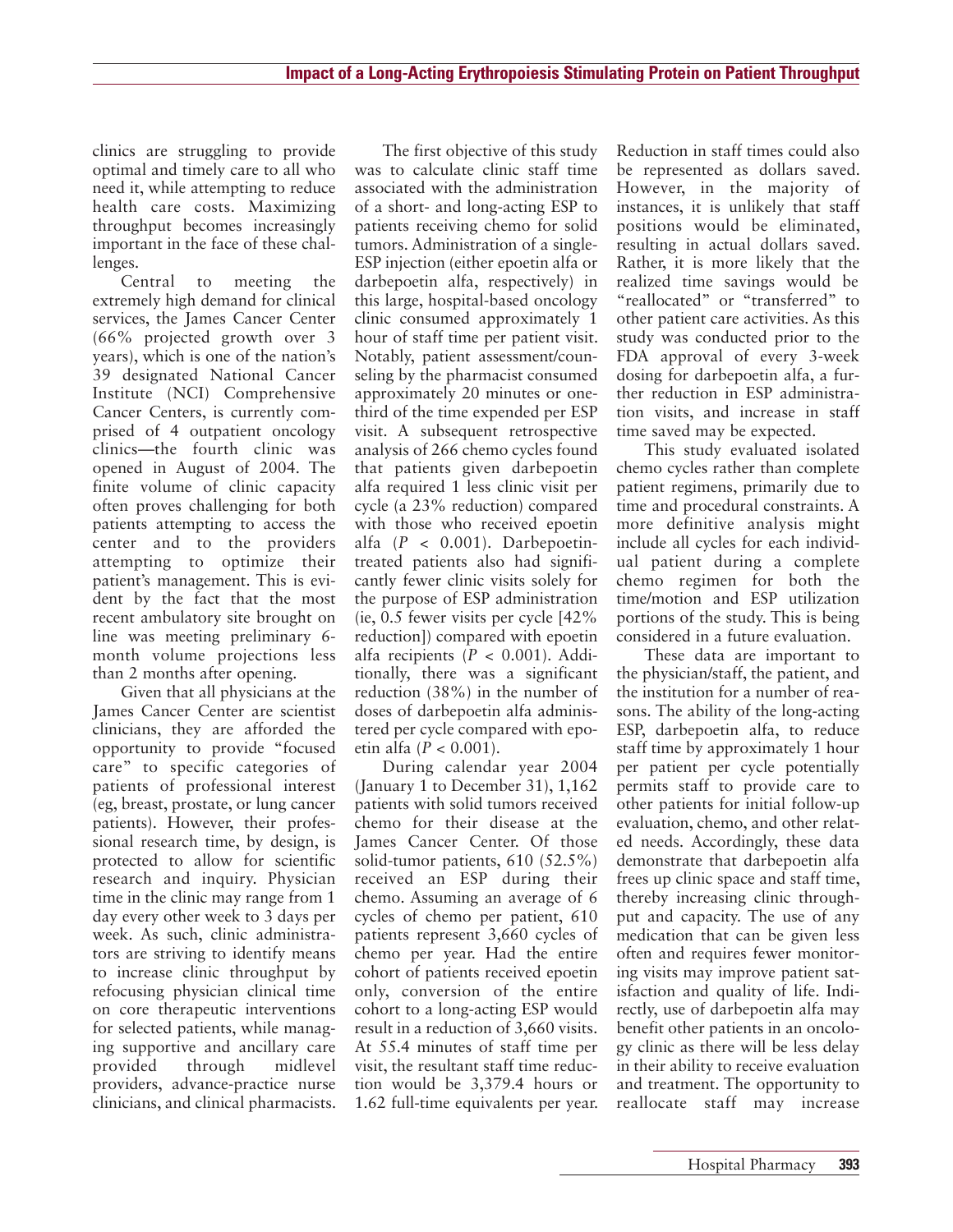patient throughput as well as allow for additional involvement in other collaborative supportive care programs (eg, antiemetic management, neutropenia risk assessment).

The findings of the current study correlate with the previous trial conducted in 2 large-private oncology practices that also included an evaluation of time and motion measurements and ESP utilization.<sup>22</sup> In the former study, longacting growth factors directed at both anemia and neutropenia (ie, pegfilgrastim plus darbepoetin alfa) resulted in significant time savings for physicians/staff by reducing the number of necessary office visits for drug administration. Somewhat different from the James Cancer Center experience reported herein, the previous study estimated that each ESP administration was associated with a mean total clinic staff time of 22.1 minutes (a third of that observed in the current trial). $22$  The main reason for time difference observed in the 2 studies is that pharmacists were not integral to the process in the private practice setting. Certainly, size and complexity of an academic medical center compared to a private oncology practice was a contributing factor but the time spent by pharmacists assessing and counseling patients and ensuring appropriate use of ESPs stands out in the comparison.

Nonetheless, for the cohort that received only epoetin alfa or darbepoetin alfa in the previous trial, use of darbepoetin resulted in a 48% reduction (*P* < 0.01) in mean number of doses administered per cycle, although the use of darbepoetin alfa only saved the clinic staff/providers 0.1 hours and saved patients 0.4 hours per chemo cycle.22 The authors hypothesized that this lack of significant time difference was attributable to the

fact that patients were still brought into the office weekly for CBC determination, even though they were receiving darbepoetin alfa. This underscores the need for staff education whenever a long-acting agent is introduced in order to maximize the benefit of less frequent dosing and fewer required visits.

The effort to quantify the highly complex econometric impact on overall capacity at the James Cancer Center continues in earnest outside the initial results of this study. Going forth, the hypothesis that is held by administration is that increasing the number of functional clinical pipelines, where patients can receive treatment on a stratified basis, will allow an optimal utilization of the most ratelimiting resource in the system (ie, number of physicians with specialized focus). A number of initiatives are being explored to focus the institution's medical-intellectual capital on core missions of research, teaching, and clinical care. This is evidenced by the pharmacy's AMP, which uses medical staff-approved guidelines for the management of ESPs, thus appropriately freeing physician time away from direct supportive care intervention, toward primary therapeutic interventions. By dedicating resources to the long-term monitoring and management, the AMP endeavors to ensure appropriate use of expensive medications, minimize the negative impact of anemia on the prescribed chemo schedule and unscheduled use of provider resources, ensure maximum therapeutic benefits for patients, and improve patient satisfaction.29 With the recent addition of a black box warning, there is a heightened concern for patient safety with the use of ESPs and therefore a greater importance

being placed on the appropriate monitoring of these patients. Now more than ever, pharmacists can play a key role in ensuring safe and cost effective use of these medications. A study evaluating the impact of the AMP on guideline adherence<sup>30</sup> and patient outcomes is currently underway.

The use of growth factors to combat anemia and neutropenia has escalated in recent years. The choice of which ESP to use is governed by many factors, including economic considerations and the need to improve patient quality of life. Institutions and patients are attempting to streamline and/or avoid health care associated costs. Selection of a medication or treatment, which may save time for physicians/clinic staff, enhance clinic throughput, and improve a patient's quality of life should be carefully considered. Although cost will always be a factor, basing a decision entirely on the acquisition cost of one medication versus another is no longer prudent in this current complex and challenging health care environment.

#### **ACKNOWLEDGEMENT**

The authors would like to thank RJM Group, LLC for their assistance and support in carrying out this study.

#### **REFERENCES**

1. Weir HK, Thun MJ, Hankey BF, et al. Annual report to the nation on the status of cancer, 1975-2000, featuring the uses of surveillance data for cancer prevention and control. *J Natl Cancer Inst*. 2003;95(17):1276-1299.

2. Crawford J, Cella D, Cleeland CS, et al. Relationship between changes in hemoglobin level and quality of life during chemotherapy in anemic cancer patients receiving epoetin alfa therapy. *Cancer*. 2002;95(4):888-895.

3. Mock V, Atkinson A, Barsevick A, et al. National Comprehensive Cancer Net